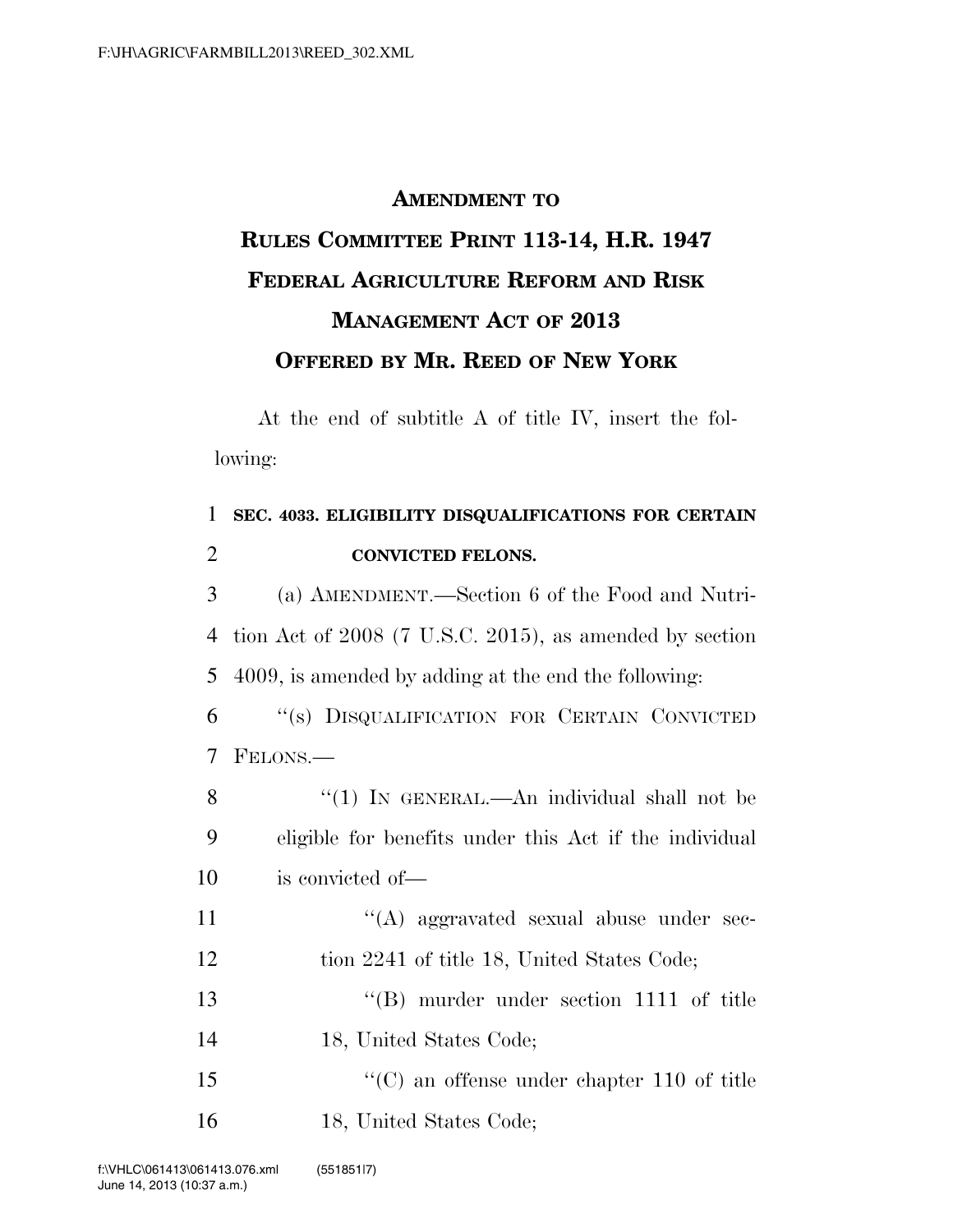''(D) a Federal or State offense involving 2 sexual assault, as defined in  $40002(a)$  of the Violence Against Women Act of 1994 (42 U.S.C. 13925(a)); or

 ''(E) an offense under State law deter- mined by the Attorney General to be substan- tially similar to an offense described in sub-8 paragraph  $(A)$ ,  $(B)$ , or  $(C)$ .

9 "(2) EFFECTS ON ASSISTANCE AND BENEFITS FOR OTHERS.—The amount of benefits otherwise re- quired to be provided to an eligible household under this Act shall be determined by considering the indi- vidual to whom paragraph (1) applies not to be a member of such household, except that the income and resources of the individual shall be considered to be income and resources of the household.

17 "(3) ENFORCEMENT.—Each State shall require each individual applying for benefits under this Act, during the application process, to state, in writing, whether the individual, or any member of the house- hold of the individual, has been convicted of a crime described in paragraph (1).''.

 (b) CONFORMING AMENDMENT.—Section 5(a) of the Food and Nutrition Act of 2008 (7 U.S.C. 2014(a)), as